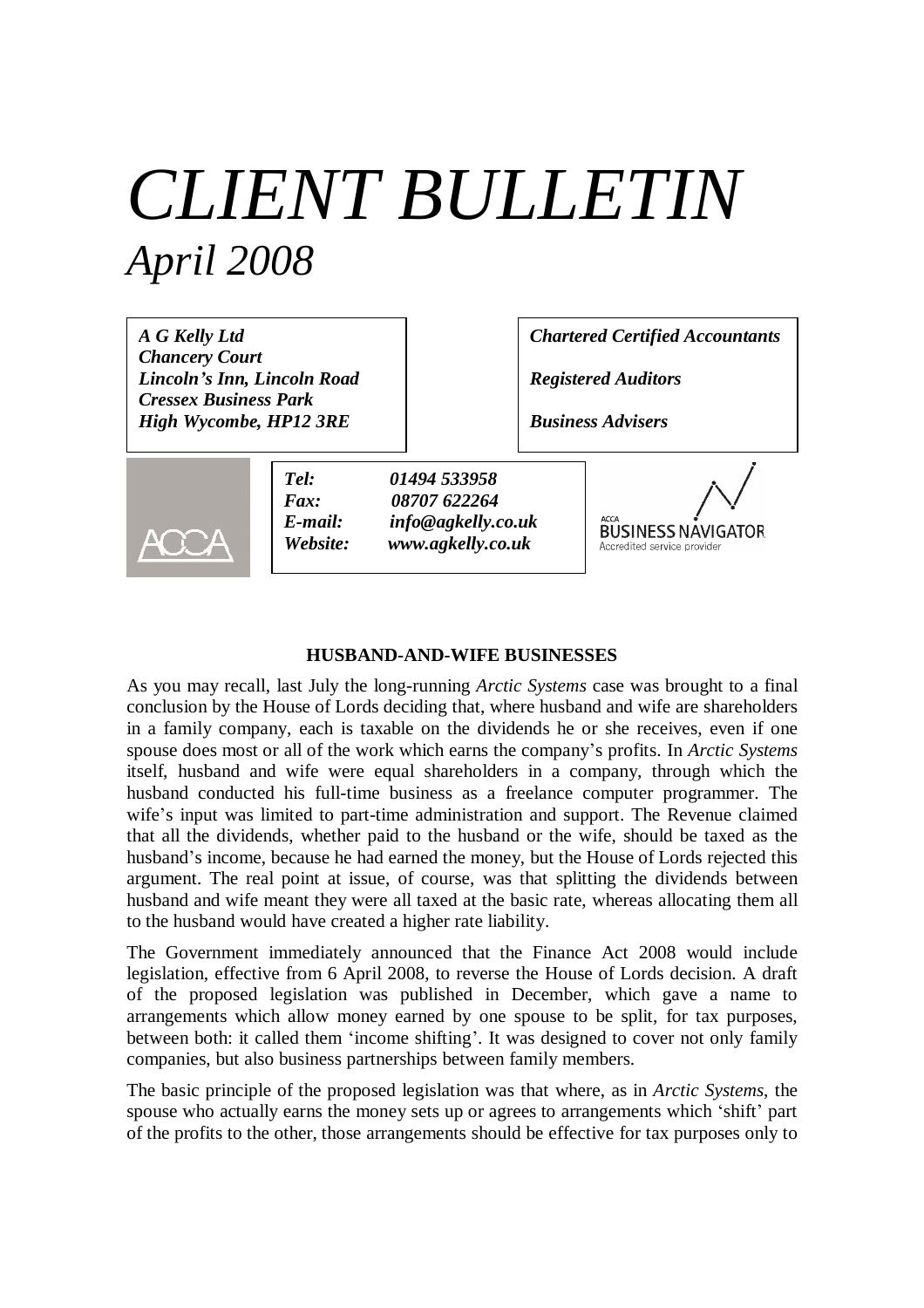the extent to which the 'shifted profits' represent a reasonable rate of reward for the recipient's contribution to the business. That input might be by way of working in the business, or providing capital, or guaranteeing the business overdraft.

The more or less universal reaction to the proposed 'income shifting' legislation was that it would be completely unworkable. Under self-assessment, people must put precise figures on their Tax Returns, but there could be endless argument and debate about what somebody's contribution to a business is 'worth'. For example, the Revenue view is that there will be a local 'going rate' for people employed to carry out basic secretarial and office administration work – to which the trader would reply that, in a family business context, the 'support spouse' is likely to be carrying out a wider, and more responsible, range of duties, so there is no true comparison with a secretary or administrator employed by a large organisation. At the end of the day, it is all very subjective.

Even worse is attempting to value a financial contribution. For example, suppose husband and wife jointly own their home, but the wife allows it to be charged as security for the husband's business overdraft. What is the value, to the business, of the guarantee she has given? The Revenue says that it is the difference between the Bank's rates for secured and unsecured lending, but that is unsustainable if the Bank would not have lent at all unless security had been given. The guarantee cannot have an 'open market value' because, outside a family or other close relationship, people simply don't guarantee each other's loans.

As part of last month's Budget, the Chancellor of the Exchequer announced that, although the Government still intends to press ahead with the 'income shifting' legislation, it now accepts that 'a further period of consultation' is required 'to provide clarity and certainty for businesses and their advisors'. Accordingly, implementation has been postponed for one year, until 6 April 2009. Presumably, there will shortly be another consultation paper, explaining how the Government intends to make the penguin fly.

Meanwhile, for 2008/09 the House of Lords decision remains in force and family companies can, with confidence, continue to split their dividends equally between husband and wife.

#### **CAPITAL ALLOWANCES**

We should remind all business clients that new rules for capital allowances, originally announced in last year's Budget, come into force this month (April). Most importantly, there is a new 'Annual Investment Allowance' which will allow traders to claim 100 per cent first-year allowances for most purchases of machinery, equipment and vehicles, to a ceiling of £50,000 a year. As usual, the principal exception is motor cars.

The new 'AIA' is available for purchases on and after 1 April 2008 for companies and 6 April 2008 for sole traders and partnerships. However, it is essential to note that this does **not** mean that every trader can immediately purchase £50,000-worth of new equipment that will qualify for the 100% allowance. This is because, where the trader's accounting year spans 1 April or 6 April, the allowance for that year is reduced proportionately. For example, if a company's accounting date is 30 June, the ceiling on expenditure in the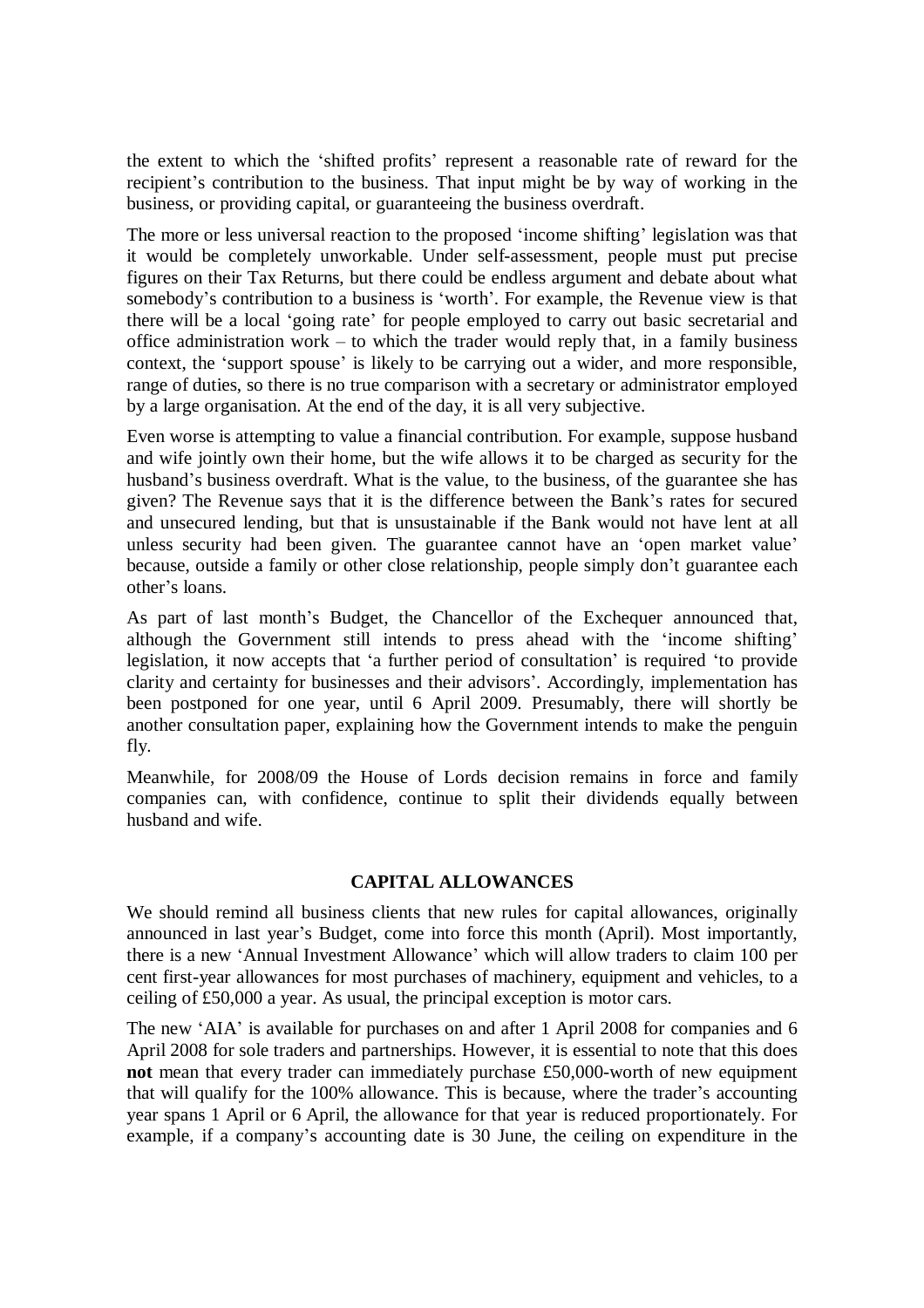three months 1 April to 30 June, which will qualify for the 100% AIA, will be  $(3/12 \times$ £50,000 =) £12,500. This was explained in greater detail in our last newsletter (December 2007), but please contact us for individual advice on how the new rules will affect you.

It is not necessary to claim the full 100%, for example if you have insufficient profits to cover the allowance, but the balance carried forward will qualify for writing-down allowances only at the new, lower, rate of 20% a year (hitherto 25%).

## **CAPITAL GAINS TAX**

The Chancellor of the Exchequer announced, in his Pre-Budget Statement last October, that from 6 April 2008 the capital gains tax taper relief would be abolished and, instead, all capital gains in excess of the annual exemption (£9,600 for 2008/09) would be taxed at a flat rate of 18%, irrespective of whether the vendor was a basic rate or a higher rate taxpayer. There was an outcry because the Chancellor's proposals made no special provision for business assets. With full taper relief, the maximum rate of capital gains tax on qualifying business assets was 10%, so the new 18% flat rate represented an increase of 80%.

Eventually, the Chancellor relented and announced an 'Entrepreneurs' Relief'. This will charge the first £1 million of gains on business assets at 10% instead of 18%. The £1 million ceiling will apply cumulatively to gains on disposals in 2008/09 and future years of assessment. So far, that's good news, and the even better news is that each individual will be entitled to his or her own £1 million allowance, so a husband-and-wife team, if they arrange their affairs correctly, will pay  $10\%$  tax on the first £2 million of gains arising when they sell their business.

The bad news is that 'business assets' are defined differently for the new Entrepreneurs' Relief than for the old Business Asset Taper Relief. The new legislation is horribly complicated, so that any brief summary would be misleading, but the bottom line is that many sales that would have qualified for Business Asset Taper Relief will not qualify for the new Entrepreneurs' Relief. To take three examples:

- Entrepreneurs' Relief is available only where the whole business, or a distinct part of the business, is sold. It is not available where the trader simply sells a business asset. For example, it would not apply where a farmer sells a few acres of land, but carries on farming as usual on the remainder of his holding. Nor will it be available where a trader sells his workshop so that he can move to larger or better premises. (On the other hand, if the proceeds are used to buy replacement business assets – alternative farmland, say, or the new workshop – it may be possible to 'roll over' the gain and avoid any immediate capital gains tax payment.)
- Entrepreneurs' Relief will not be available on shares in a family trading company unless the shareholder owns at least 5% of the shares **and** is a director or employee of the company.
- Entrepreneurs' Relief will not be available where a shareholder-director owns the company's trading premises outside the company and charges the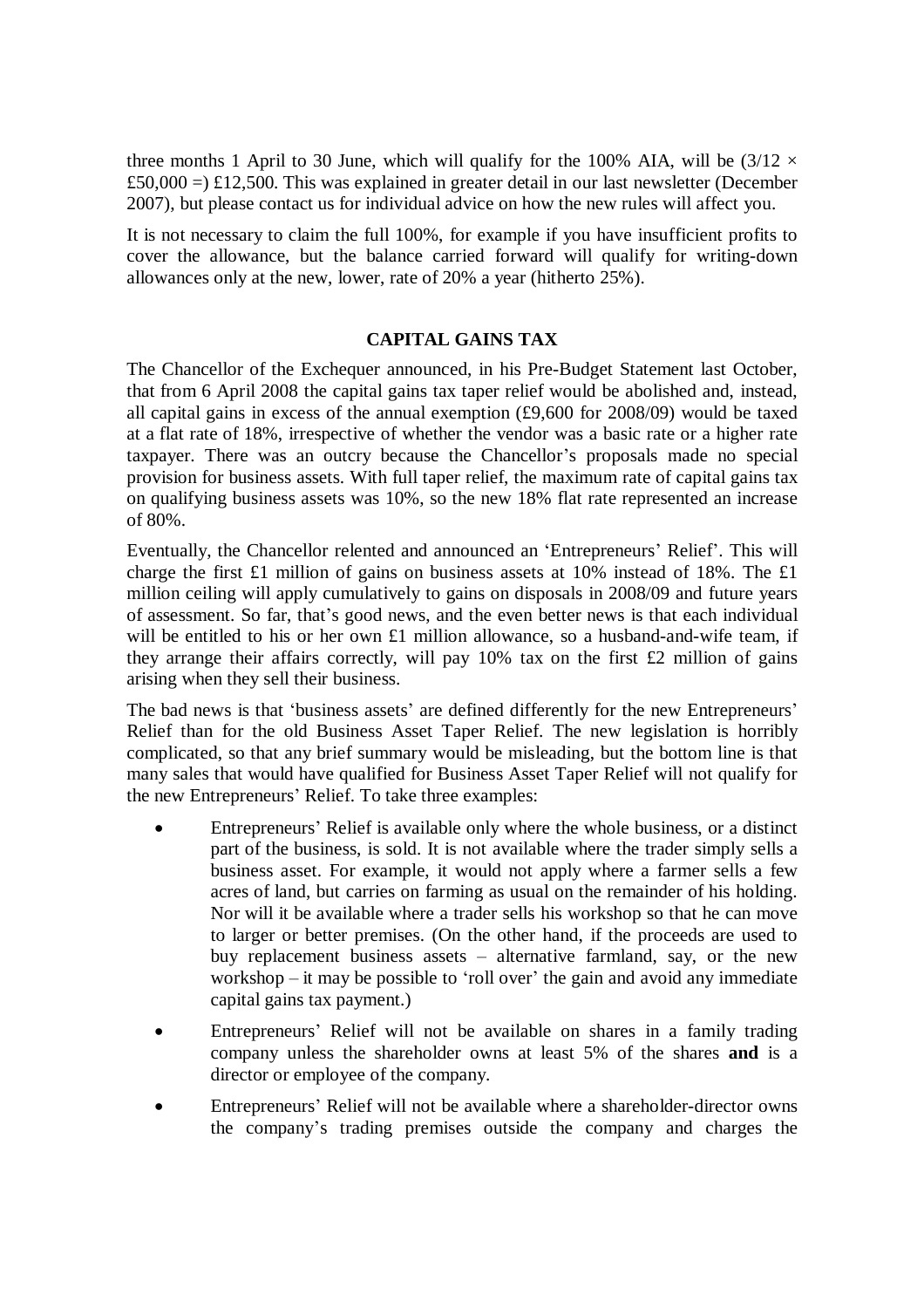company an open market rent for occupying them (or a partner owns the partnership's business premises). Relief will be restricted proportionately where a reduced rent is charged.

We would advise all clients with substantial business assets to review their ownership structures in the light of the new legislation, and in the light of their own plans for the future. Some rearrangement now may produce worthwhile tax savings when the business is sold.

#### **INVESTMENT BONDS**

The introduction of the 18% flat rate of capital gains tax will make the investment bonds sold by life assurance companies a less attractive investment, especially for higher-rate taxpayers.

Such 'investment bonds' are technically single-premium life assurance policies and the investment return comes from the income and capital gains arising on the funds managed by the life assurance company. The life assurance company pays tax at basic rate and, broadly speaking, when an investor takes a withdrawal, he pays the difference between basic and higher rate, if he is a higher rate taxpayer.

The problem with investment bonds always was that the investor could not set his capital gains tax annual allowance against gains arising within the bond. Now, a higher rate taxpayer will also be paying tax at 40% on gains arising within the bond, whereas he would pay only 18% on investments hold personally. This is a major distortion, but the Government expressly said in the Budget Report that they do not intend to correct it.

## **VALUE ADDED TAX**

On 1 April 2008 the turnover threshold for compulsory VAT registration rose to £67,000 – this may be helpful for small traders who deliberately keep their turnover below the threshold.

Traders already registered, and who are subject to scale charges for the private use of road fuel on which input tax has been reclaimed, should note that a new table of scale charges applies from their first prescribed accounting period beginning on or after 1 May 2008. For almost all cars, the scale charge will increase – the sole exception being cars with a  $CO_2$  emission rating of 120 g/km or less. The new table is available from HM Revenue & Customs National Advice Service (0845 010 9000) or ourselves.

Traders already registered should also note that, with effect from 1 July 2008, the rules for notifying errors on past VAT Returns will be relaxed. At present, where the net under- or overpayment does not exceed £2,000, it may be corrected on the VAT Return for the period in which the mistake is discovered. If it is larger, it must be reported on Form VAT 652 or by letter. Apart from the convenience of simply correcting an earlier error on the current VAT Return, it is also HMRC's practice not to charge interest on an underpayment of £2,000 or less.